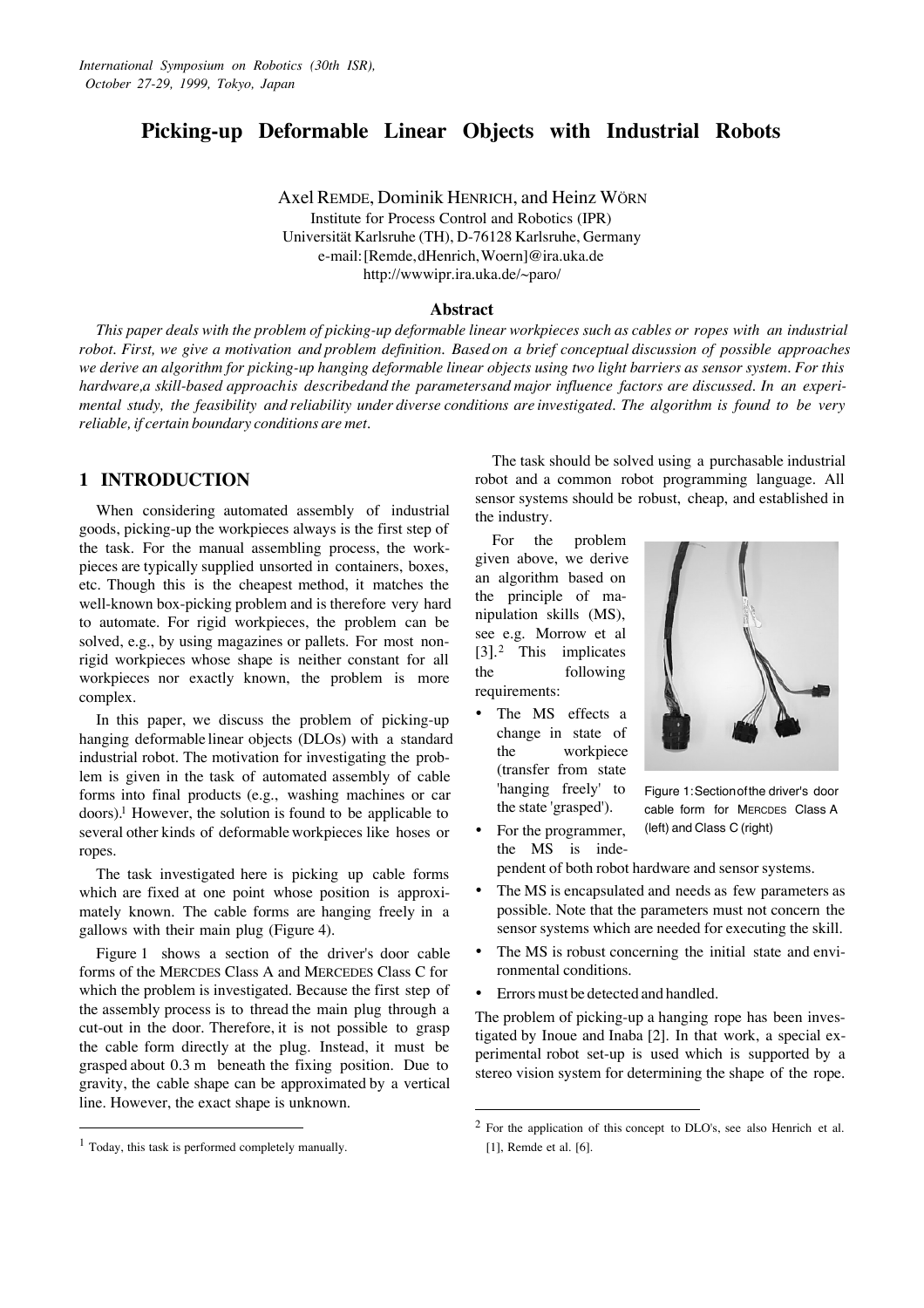However, the usage of a vision system generally requires special illumination and background conditions which are hard to meet in industrial environments. Additionally, this approach is rather expensive concerning both sensor hardware and data processing. Therefore, it does not fulfill our requirements given above. Some problems concerning the manipulation of DLOs based on computer vision are considered by other authors, too, e.g. Smith [7], but they do not address the picking-up problem.

Several works propose mathematical deformation models for handling deformable workpieces, e.g. Wakamatsu et al. [8] or Nakagaki et al. [4]. These models mainly consider elastic deformation of homogenous objects. Please note that under these assumptions the task of picking up a linear hanging object could be solved very easily because the object should hang in a straight vertical line. Actually, the shape is highly influenced by the inhomogenous structure, internal stress, and plastic deformation caused while manufacturing, transporting, and storing the cable forms. It is almost impossible to regard these influence factors in a quantitative deformation model. In [4], an initial plastic deformation is considered, but a complex stereo vision system is required for determining the shape.

When considering the task of picking up hanging DLOs the following questions must be addressed: What approaches are generally possible (Section 2)? What kind of algorithm does fulfill the requirements given above and what are the major influence factors (Section 3)? Does the algorithm prove to be reliable in an experimental investigation (Section 4)? What are the conclusions and how should the work be continued (Section 5)?

# **2 POSSIBLE APPROACHES**

The most simple approach for solving the task of picking-up hanging DLOs is the usage of a gripper with large jaw aperture in order to cope with the unknown cable shape. However, this solution is not applicable for two reasons: First, the jaws of (pneumatic driven) purchasable grippers can typically be completely open or completely closed, but can not be controlled to stay in any intermediate state. This might cause problems in the subsequent mounting process where the free space around the gripper is typically small. Second, this method may only be applied if the fixing position of the DLO is rather far from the gripping position, otherwise the stress acting on the cable may become very large and cause damage to the DLO.

As the task of picking-up a DLO can be traced back to the basic problem of determining the shape of a three-dimensional curve in space, any three dimensional vision system (e.g., based on stereo vision [2]) might be employed for determining the gripping position. This solution is straight-forward, but requires high expenditure concerning both sensor system and data processing.

Because the orientation of the hanging DLO can be assumed to be approximately vertical, the position of only one point must be determined for picking-up. Thus, the problem of determining the workpiece shape can be reduced to the problem of determining the 2D coordinates of one DLO point  $P_{\text{Grasp}}$  in a plane which is approximately perpendicular to the DLO. In this case, the usage of a light section scanner (or a spot range finder combined with a scan motion of the robot) is straight forward.<sup>3</sup>

However, a further simplification is possible if both coordinates of  $P_{\text{Grasp}}$  are determined sequentially, as described in the following section.

# **3 DESCRIPTION OF APPROACH**

#### **3. 1 Algorithm**

 $\overline{a}$ 

If no background has to be considered (i.e. the distance between the DLO and any surrounding object is larger than the measuring range of the sensor systems), two light barriers  $B_1$  and  $B_2$  are found to be sufficient for determining  $P_{\text{Grasp}}$ . Barrier  $B_1$  is a reflex barrier which is mounted on top of the gripper,  $B_2$  is a miniature one-way barrier which is integrated into the gripping jaws.

 Figure 2 gives a top-view of the process which is performed in three steps: First, the gripper performs a *scan motion* in  $\eta$ -direction with velocity  $v_s$  (Step I). This motion is stopped when the DLO is detected by reflex barrier  $B_1$ . Then, the position of the gripper is adjusted to align the center axis of the gripper with the optical axis of  $B_1$ . Second, the gripper performs a *feed motion* in  $\xi$ -direction with velocity  $v_F$  until light barrier  $B_2$  is interrupted (Step II). Finally, the gripping jaws are closed in Step III.<sup>4</sup>



Figure 2: Top-view of the gripping process  $(B_1 \text{ and } B_2)$ : light barriers,  $v_S$  and  $v_F$ : scan and feed velocity,  $d$  : distance between scan path and  $DLO, \eta$  and  $\xi$ : direction of scan and feed motion)

 $3$  Please note that the price for a suited light section scanner is about 30 times higher than for the light barriers employed here.

<sup>4</sup> Alternatively, a 2D camera image may be used for determining the direction of the feed motion. In this case the camera system is used instead of  $B_1$ .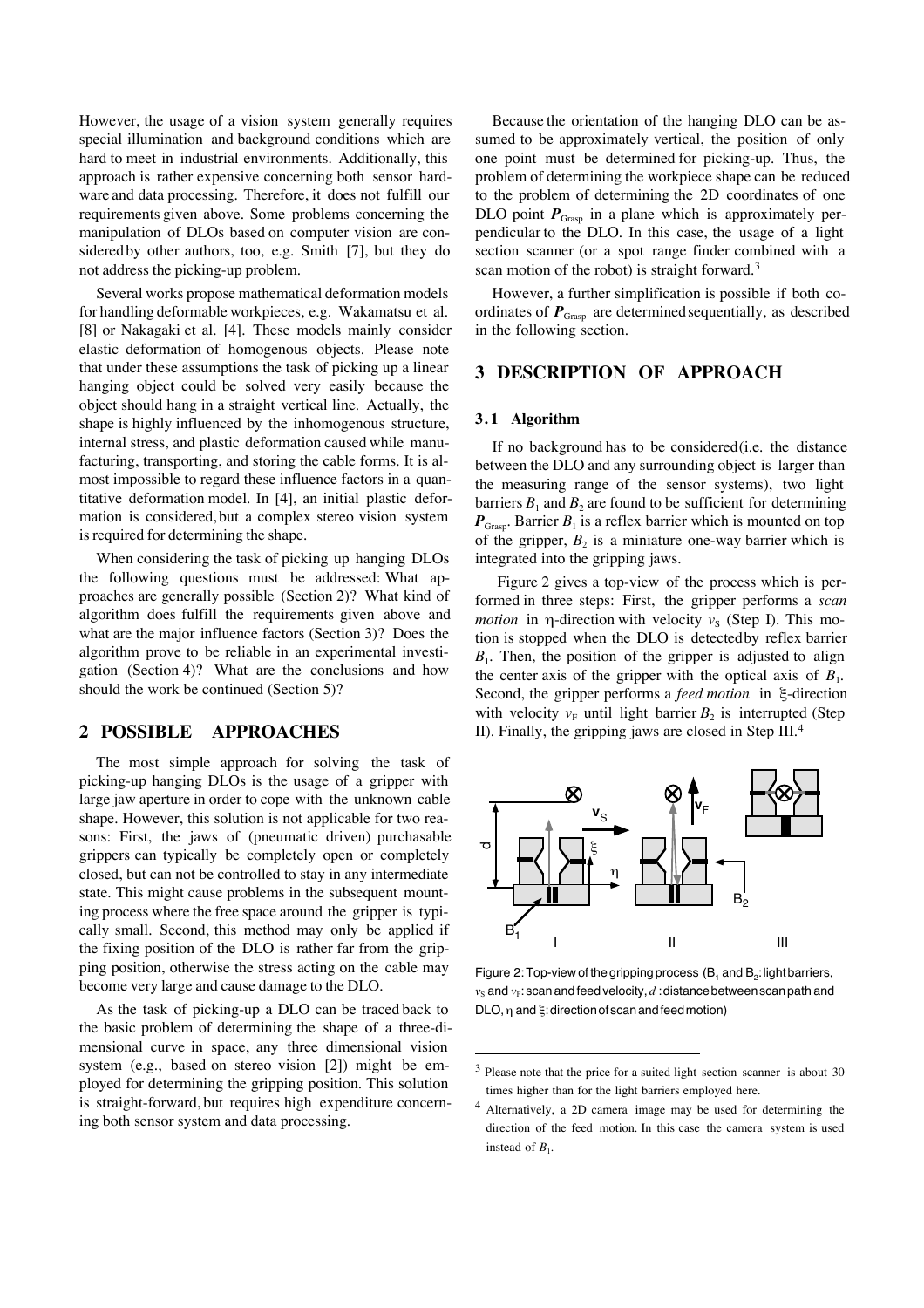This algorithm given above requires the following parameters:

- ·Start position of scan motion (given implicitly by the gripper position when starting the algorithm).
- Velocity  $v_S$  and  $v_F$  of scan motion and feed motion, respectively.

A straight-forward implementation of the algorithm shows that it is principally feasible, but the reliability is rather poor. This is caused especially by the following two reasons:

First, the correct grasping position  $P_{\text{Grasp}}$  is given by the center of the cross section of the DLO. However, the algorithm described above gives the correct grasping position only if both the diameter of the DLO and the light beam are infinitesimal small (Figure 3 left). This assumption does not hold true for real DLOs and light barriers. The state of a one-way barrier is changed if a certain portion of the light beam is interrupted by the cable. An analogue effect can be observed for reflex barriers. Consequently, both scan motion and feed motion are stopped too early, resulting in a positional error  $\Delta x_{\text{Barrier}}$  which amount depends on both DLO diameter and light barrier (Figure 3 right).

This positional error can be avoided in the following way: If the change in state of a light barrier occurs, the current gripper position is stored in a variable  $x_{\text{Begin}}$  without stopping the motion. When the light barrier has passed the DLO, the state of the barrier changes again. This position is stored as  $x_{\text{End}}$  and the motion is stopped. The correct  $\eta$ - or  $\xi$ -coordinate of  $P_{\text{Grasp}}$  can than be computed as mean value of  $x_{\text{Begin}}$  and  $x_{\text{End}}$ .



Second, the algorithm presumes that the optical axis of the reflex barrier is perpendicular to the scan path of the gripper. However, for purchasable reflex barriers, the optical axis is typically not exactly specified. This results in a false gripper trajectory when performing the feed motion. Consequently, the DLO is not exactly in the center of the gripper when the feed motion is stopped (Step III in Figure 2), but shows a deviation  $Δx<sub>Axis</sub>$  in η-direction. Being  $\alpha$  the angle between the optical axis and the perpendicular of the scan path, and *d* the distance between scan path and DLO, the amount of deviation is given by:

$$
\Delta x_{\text{Axis}} = d \tan \alpha
$$

If  $\Delta x_{\text{Axis}}$  becomes larger than the tolerable positional error, the gripper will either touch the DLO with one of the jaws without gripping it or completely miss the cable.

The deviation may be taken into consideration by either exactly adjusting the reflex barrier on top of the gripper or by simultaneously rotating the gripper by  $\alpha$  with respect to the normal of the  $\xi$ n-plane before starting the feed motion. In the experiments described below, this second method is employed. In both cases,  $\alpha$  must first be determined experimentally.

Thus, the algorithm may be described in the following form.

#### **procedure** Pick\_Skill(v<sub>s</sub>, v<sub>F</sub>);

```
{\sf const}\, \Delta_{\sf Gripper} ; \;\; {Cartesian offset between {\sf B}_1 and gripper}
           \eta, \xi; {Cartesian direction of scan and feed motion}
            B_1, B_2; {Interrupt ports for light barriers)
var x:POSE ; {Cartesian position}
begin
     Open_Gripper();
      \mathsf{x} \coloneqq \mathsf{Eval\_Barrier}(\eta, \mathsf{v}_{\mathsf{S}}, \mathsf{B}_1);x := x + \Delta_{\text{Gripper}};Move(x);
      x := Eval_Barrier(ξ, v<sub>F</sub>, B<sub>2</sub>);
     Move(x);
     Close_Gripper();
end;
```
**function** Eval\_Barrier(y: DIRECTION,v: REAL, B: PORT): POSE; **var**  $x_{\text{Begin}}$ ,  $x_{\text{End}}$ : POSITION; {Cartesian interrupt positions}

```
begin
    Start_Motion(\psi, v);
    while signal(B) = FALSE do;
    x_{\text{Begin}} = Current_Position();
     while signal(B) = TRUE do;
    x_{End} := Current_Position();
    Stop_Motion();
    Eval_Barrier := (x_{\text{Begin}} + x_{\text{End}})/2;
end;
```
#### **3. 2 Error Handling**

The implementation as manipulation skill requires robustness concerning both environmental uncertainties and false parameters. When performing the picking-up operation, the following kinds of errors may occur which must be recognized and possibly handled:

• If there is no object within the measuring range of  $B_1$ , the scan motion is performed without any change of state of  $B_1$ . In this case, the scan motion should be stopped automatically after scanning a given maximal distance. With  $d_{\text{max}}$  being the measuring range of  $B_1$ , the scan motion may be repeated after moving the gripper about  $d_{\text{max}}$  in  $\xi$ -direction.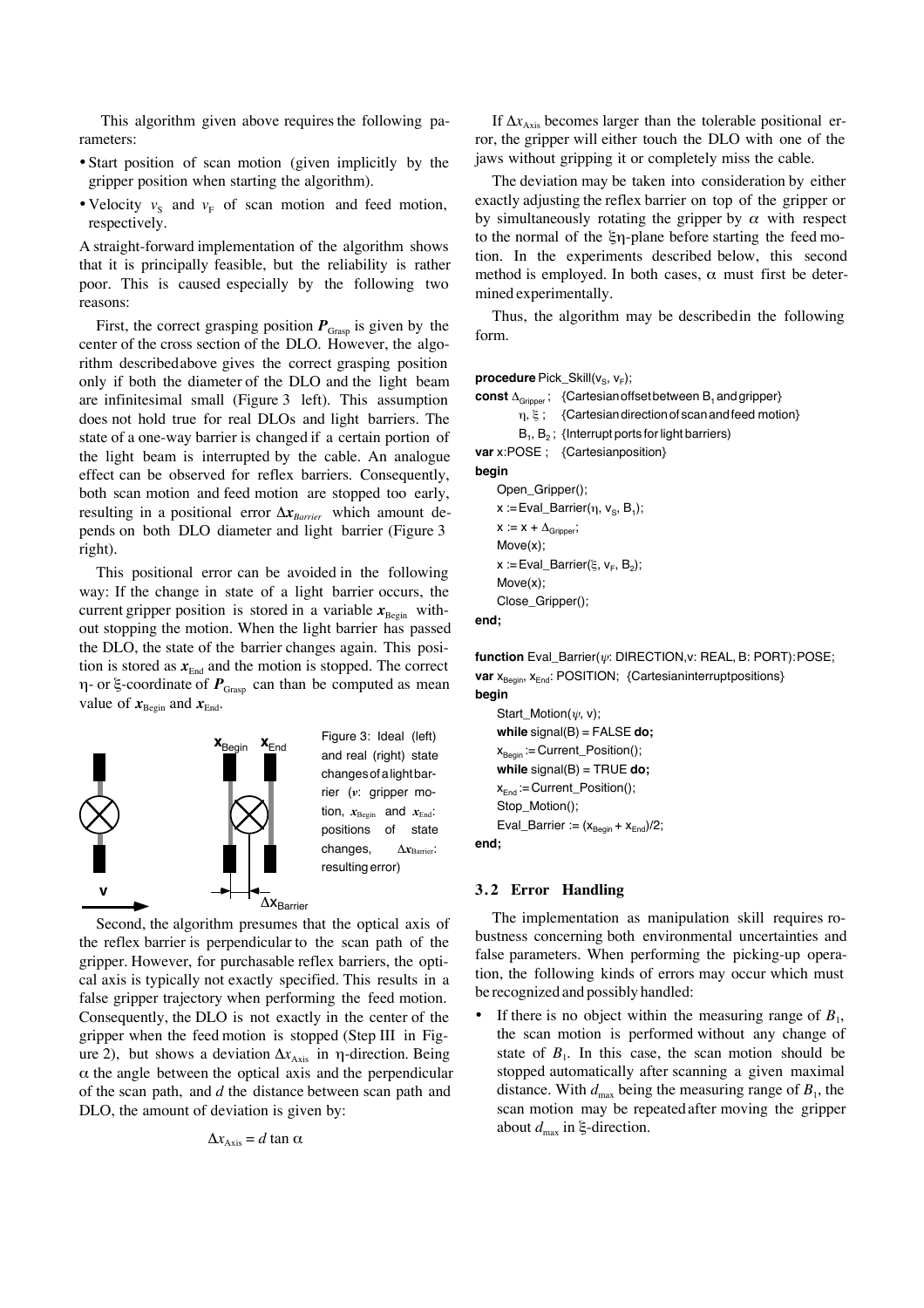- To avoid damage, it should be certified that any object which the robot tries to pick up is small enough to be grasped by the gripper. This is possible by defining a maximal motion distance  $\Delta s_{\text{max}}$  between the state changes of each barrier, with  $\Delta s_{\text{max}}$  being smaller than the jaw aperture *a*. If the second state change does not occur while moving this distance, the detected object is too large and the process must be stopped.
- In some cases, the DLO can be detected successfully but can still not be grasped. This occurs if the velocity of the feed motion is too high. In this case, the cable touches the gripper body (and thus starts oscillating!) before the feed motion is stopped. This error can be detected by using the one-way barrier. For succeeding in picking up the DLO, the one-way must be interrupted after closing the jaws. If this is not fulfilled, the complete process may be repeated with reduced feeding velocity.

Generally, the algorithm requires that the DLO to be picked up does not move. This requirement can be met in most cases. However, it is found that oscillations of the DLO do not disturb the process as long as their amplitude is low.

## **3. 3 Timing**

Any change of state is processed by the light barriers within a response time  $\Delta t_{\text{Barrier}}$  which is typical for each barrier. The state of change is transferred to the robot controller via interrupt port which is processed with an uncertainty  $\Delta t$ <sub>Interrupt</sub>. So the total time uncertainty is given by

$$
\Delta t = \Delta t_{\text{Barrier}} + \Delta t_{\text{Interrupt}}
$$

Being  $\nu$  the (constant) motion speed of the gripper, the distance uncertainty is thus given by:

$$
\Delta x = v \, \Delta t,
$$

where  $\Delta x$  always points into the direction of the gripper motion.

Please note that an object may not be detected at all if the time between the two state changes of a barrier is too short (i.e., the velocity is too high). This may be caused either by the light barrier which does not give the interrupt signal or by the robot controller which ignores very short pulses on the interrupt lines.

#### **3. 4 Further Influence Factors**

Besides the parameters discussed above, some additional factors have to be considered:

Because the state change of a reflex barrier is triggered by an intensity change of the reflected light, it is obvious that both the responsiveness and the response time of a reflex barrier depend significantly on the optical properties of the reflecting object. For achieving high responsiveness, the intensity change should be as high as possible. Therefore, a plain white surface of the DLO is suited best. Note that this does not hold true for the one-way barrier where the light beam is interrupted by the DLO. In this case, the responsiveness is independent of the optical properties of the workpiece surface, as long as it is opaque.

Besides the optical properties of the DLO, the measuring distance of the reflex barrier has a major influence on responsiveness and response time. The best values are achieved if the object is in the middle of the measuring range while they are considerably worse especially at the distant range limit.

# **4 EXPERIMENTS**

#### **4. 1 Experimental Setup**

For investigating the feasibility and reliability of the algorithm described above, the following experimental setup is used:

The robot system is a KUKA KR 15 industrial robot with 6 DOF and 15 kg payload which is controlled by a PC-based robot controller KR C1.



Figure 4: Experimental setup: Cable form hanging in a gallows (left) and gripper with reflex barrier  $\mathsf{B}_1$  and one-way barrier  $\mathsf{B}_2$  (right)

The robot program is written in the C-like KUKA Robot Language (KRL). For connecting the light barriers, two interrupt inputs are used which can be read by KRL. The robot is equipped with a standard pneumatic parallel jaws gripper with prismatic jaws and jaw aperture  $a = 20$  mm. It is controlled by two proportional valves [5].

The cable form is hanging freely in a gallows which is set up using a purchasable construction kit (Figure 4, left). The position and orientation of the gallows are approximately known.

Light barrier  $B_1$  is an infrared reflex barrier SICK WT 30-11 with a measuring range of (15..100) mm. The response time  $\Delta t_{\text{Barrier}}$  is specified with 15 ms. This barrier is mounted on top of the gripper. Barrier  $B_2$  is a miniature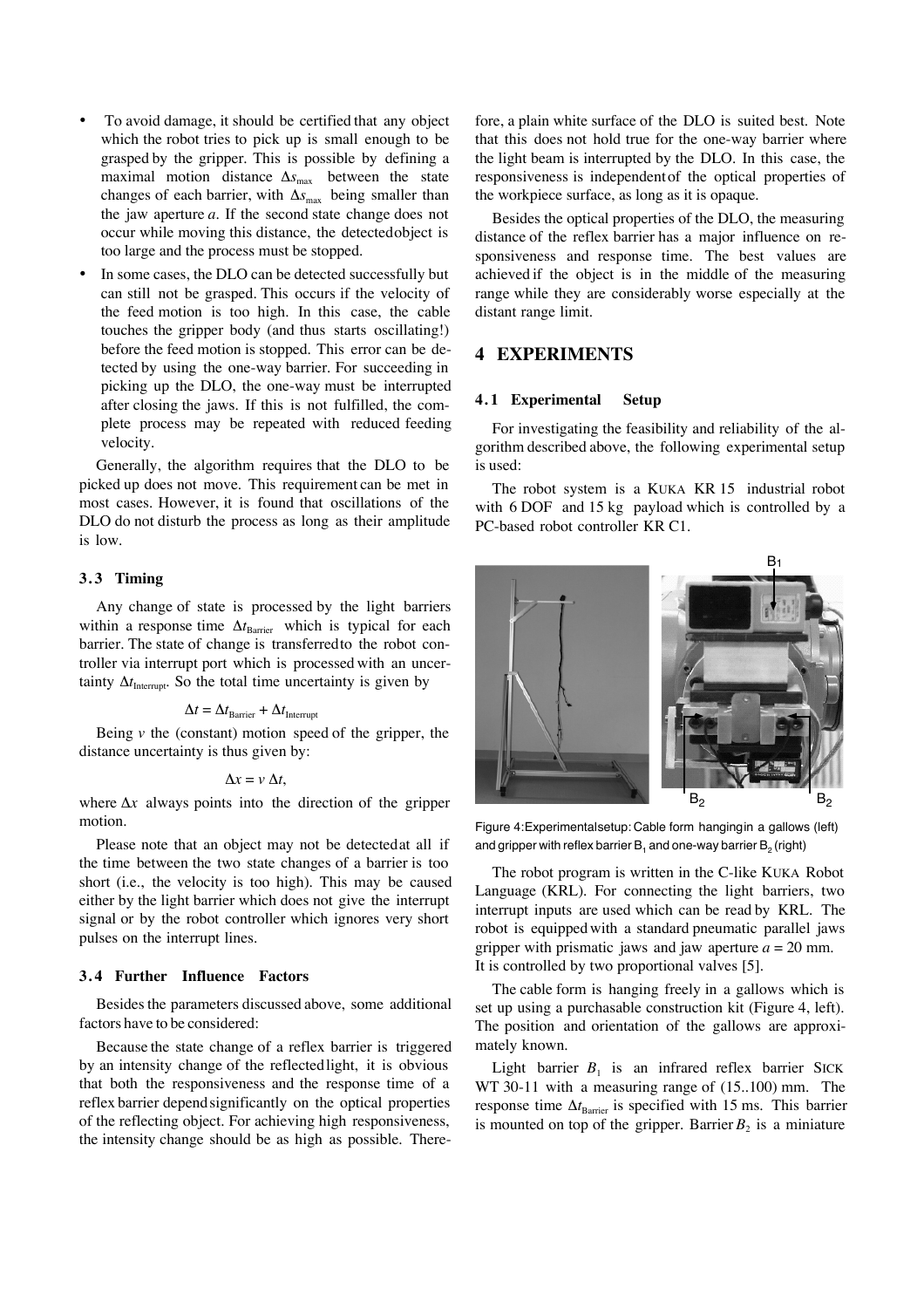infrared one-way barrier which is integrated into the gripping jaws (Figure 4, right).

As test objects, the cable forms for the driver's door of the MERCEDES Class C and Class A shown in Figure 1 are used.

## **4. 2 Experimental Results**

In an experimental study, the influence of the following factors on the reliability is investigated:

- scan velocity  $v_s$ ,
- scan distance  $d$  between barrier  $B_1$  and cable form, and
- type of cable form.

The experiments are performed under the following conditions:

- scan distance  $d = 0.08$  m (if not specified otherwise),
- feed velocity  $v_F = 0.1$  m/s (the feed velocity always has to be quite low to prevent the cable touching the gripper body. At this speed, detecting the cable is not critical),
- · 100 single trials per experiment.

In every trial, we distinguish three possible results:

- successful  $(S)$ : the cable form could be picked up and is positioned correctly in the prism of the gripping jaws,
- false  $(f)$ : the cable form could be picked up, but is not positioned correctly, and
- · unsuccessful (u): the trial failed and the cable form could not be picked up at all.

For each experiment, the number *H* of successful, false and unsuccessful trials is given.

The influence of the scan velocity  $v<sub>S</sub>$  on the reliability for cable form A is shown in Figure 5. The result verifies



the assumption that the reliability decreases if the velocity of the scan motion is increased. The false trials are caused by an edge of the gripping jaws touching the cable before grasping it. For very high scan velocities  $(v<sub>s</sub> = 0.8$  m/s)

the cable form sometimes could not be gripped at all due to delayed interrupt signals in some cases.

Please note that the uncertainty of the interrupt detection of the KR C1 controller is specified with  $\Delta t$ <sub>Interupt</sub> = 14 ms. With  $\Delta t$ <sub>Barrier</sub> = 15 ms for the reflex barrier, the total uncertainty is  $\Delta t = 29$  ms. This results in a positional uncertainty  $\Delta x = 5.8$  mm for the lowest velocity  $v_s = 0.2$  m/s. Regarding the gripper aperture  $a = 20$  mm and the diameter  $D_A = 13$  mm of the cable form, this uncertainty is hardly tolerable. However, the reliability is 100% in this case. For a scan velocity  $v_s = 0.4$  m/s, the positional uncertainty is  $\Delta x = 11.6$  mm which is far too much. However, the reliability is still 98%, because the uncertainty only gives a worst case estimation. The real positional error is much smaller in most of the trials.

Figure 6 shows the influence of the optical properties of the DLO surface. While cable form A is taped with a black textile tape, cable form C consists of multiple single cables with PVC sheathings of different colors. Obviously, the reliability is much higher for cable form C than for cable form A if the scan velocity is high. Note that for

cable form C no trial is completely unsuccessful even for  $v_s = 0.8$  m/s. For this velocity, the nominal total positional uncertainty is  $\Delta x = 23.2$  mm! In an additional series, the black surface of cable form A is taped with a plain white PVC tape (A w). In this case, a reliability of 99% is obtained. This experiment shows the high dependence of  $\Delta t_{\text{Barrier}}$  on the optical properties of the workpiece.

In principle, cable form C might not be detected at all by either of the barriers if the clearance between the single cables is considerable. However, this could not be observed in the experiments. It is supposed, that this effect occurs if laser instead of infrared light barriers are used, since the focal point is considerably smaller for laser barriers.

The influence of the scan distance *d* on the reliability for cable form C with a scan velocity  $v_s = 0.6$  m/s is shown in Figure 7. For  $d = 0.08$  m, the reliability is 100%. (Note that this could obtained for cable form A only with a scan velocity  $v_s = 0.2$  m/s, see Figure 5!). At a scan